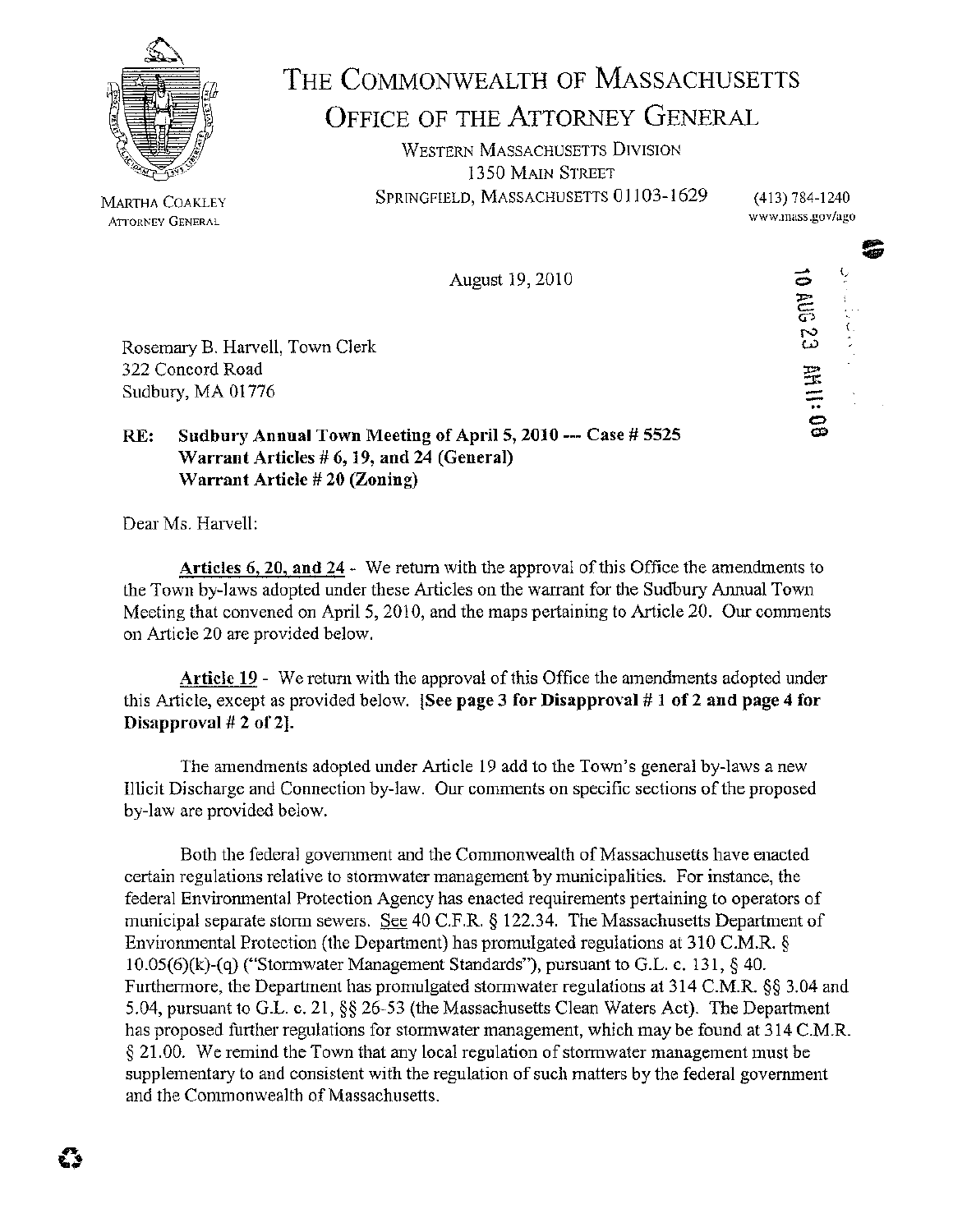Operators of municipal stormwater systems are required to develop and implement a stormwater management plan that meets certain minimum measures. See 40 C.F.R.  $\S$  122.34. The federal regulations suggest that municipalities adopt ordinances or regulations as part of an effective stormwater management plan. See, e.g., 40 C.F.R.  $\S$  122.34(b)(3)(ii)(B); 40 C.F.R. § 122.34(b)(4)(ii)(A); 40 C.F.R. § 122.34(b)(S)(ii)(B). We understand the by-law proposed under Article 19 to be a part of Sudbury's efforts to effectively manage stormwater.

Section 2 ("Definitions") of the proposed by-law defines "Person" as follows (with emphasis added):

An individual, partnership, association, firm, company, trust, corporation, *agency*, *authority, department or political subdivision of the Commonwealth or the federal* government, to the extent permitted by law, and any officer, employee, or agent of such person.

Although we note that the above definition includes the qualifier "to the extent permitted" by law," we caution the Town that its authority to regulate state and federal entities is limited. "The doctrine of essential governmental functions prohibits municipalities from regulating entities or agencies created by the Legislature in a manner that interferes with their legislatively mandated purpose, absent statutory provisions to the contrary." Greater Lawrence Sanitary Dist. v. Town of North Andover, 439 Mass. 16 (2003). See also Teasdale v. Newell & Snowling Const. Co., 192 Mass. 440 (1906) (holding local board of health could not require state park commissioners to obtain license to maintain stable on park land). Similarly, municipalities may not regulate federal governmental entities in a manner that interferes with their purpose. Cf. First Nat'! Bank v. Missouri, 263 U.S. 640, 656 (1926) (state laws may not regulate federal entities if "such laws interfere with the purposes of their creation [or] tend to impair or destroy their efficiency as federal agencies"); Palfrey v. City of Boston, 101 Mass. 329 (1869) (federal internal revenue stamps not subject to state or local property tax). We recommend the Town consult with Town Counsel to ensure that its enforcement of the proposed by-law does not impermissibly interfere with the operation of state or federal entities.

Section 6 ("Regulations") of the proposed by-law provides that the DPW Director "may promulgate rules and regulations to effectuate the purposes of this Bylaw." We remind the Town that neither the DPW Director nor the Town has power to adopt rules or regulations that are inconsistent with state law. "A town may not promulgate a regulation that is inconsistent with State law." American Lithuanian Naturalization Club v. Board of Health of Athol, 446 Mass. 310, 321 (2006). We suggest the Town discuss with Town Counsel any proposed rules or regulations to ensure that they comply with state law.

Section 8 ("Exemptions") of the proposed by-law lists a number of non-stormwater discharges that "are exempt from the prohibition of non-stormwaters provided that the source is not a *significant contributor* of a pollutant to the municipal storm sewer system." (Emphasis added.) The proposed by-law does not define what constitutes a "significant contributor" of a pollutant to the municipal storm sewer system. We remind the Town that a by-law – particularly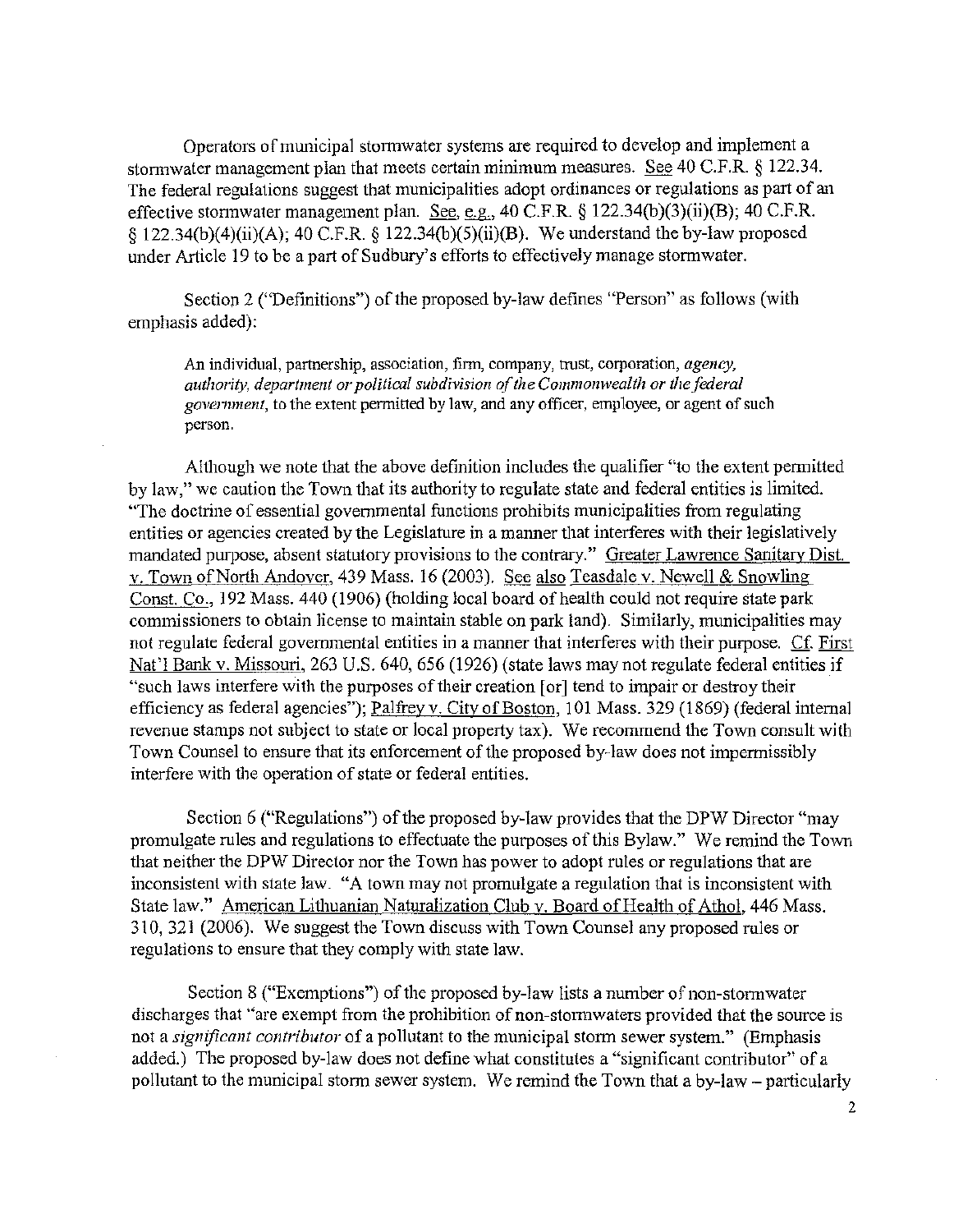one that contains criminal penalties  $-$  must "define the criminal offense with sufficient definiteness that ordinary people can understand what conduct is prohibited and in a manner that does not encourage arbitrary and discriminatory enforcement." Kolender v. Lawson, 461 U.S. 352, 357 {1983), *quoted in* Commonwealth v. Williams, 395 Mass. 302, 304 (1985). We recommend the Town consult with Town Counsel and consider amending the proposed by-law at a future Town Meeting to specify what will constitute a "significant contributor" of a pollutant to the municipal storm sewer system.

Section 10 ("Notification of Spills") of the proposed by-law provides in part as follows (with emphasis added):

Notwithstanding other requirements of local, State, or Federal law, as soon as a person responsible for a facility or operation, or responsible for emergency response for a facility or operation, has information of or suspects a release of materials at that facility or operation resulting in or which may result in discharge of pollutants to the municipal drainage system or waters of the Cormnonwealth, the person shall take all necessary steps to ensure containment, and cleanup of the release.

Municipal enactments may not be inconsistent with the requirements of state or federal law. American Lithuanian Naturalization Club, 446 Mass. at 321; Bloom v. City of Worcester, 363 Mass. 136, 151-55 (1973). Accordingly, by-laws may not state that their provisions apply "[n]otwithstanding other requirements of . . . state, or federal law." Therefore, we disapprove and delete the above underlined text ("State, or Federal"). **[Disapproval # 1 of 2]** 

Section 11 ("Enforcement") of the proposed by-law provides in pertinent part as follows (with emphasis added):

d. If the enforcing person determines that abatement or remediation of contamination is required, the order shall set forth a deadline by which such abatement or remediation must be completed. Said order shall further advise that, should the violator or property owner fail to abate or perform remediation within the specified deadline, the Town of Sudbury may, at its option, undertake such work, and expenses thereof shall be charged to the violator.

e. Within thirty (30) days after completing all measures necessary to abate the violation or to perform remediation, the violator and the property owner will be notified of the costs incurred by the Town of Sudbury, including administrative costs. The violator or property owner may file a written protest objecting to the amount or basis of costs with the  $DPW$ Director within thirty (30) days of receipt of the notification of the costs incurred. If the amount due is not received by the expiration of the time in which to file a protest or within thirty (30) days following a decision of the DPW Director affirming or reducing the costs, or from a final decision of a court of competent jurisdiction, the costs shall become a *special assessnient against the proper!)' owner* and *shall constitute a lien on the owner's property* for the amount of said costs. Interest shall begin to accrue on any unpaid costs at the statutory rate provided in G.L. Ch. 59, 57 after the thirty-first day at which the costs first become due.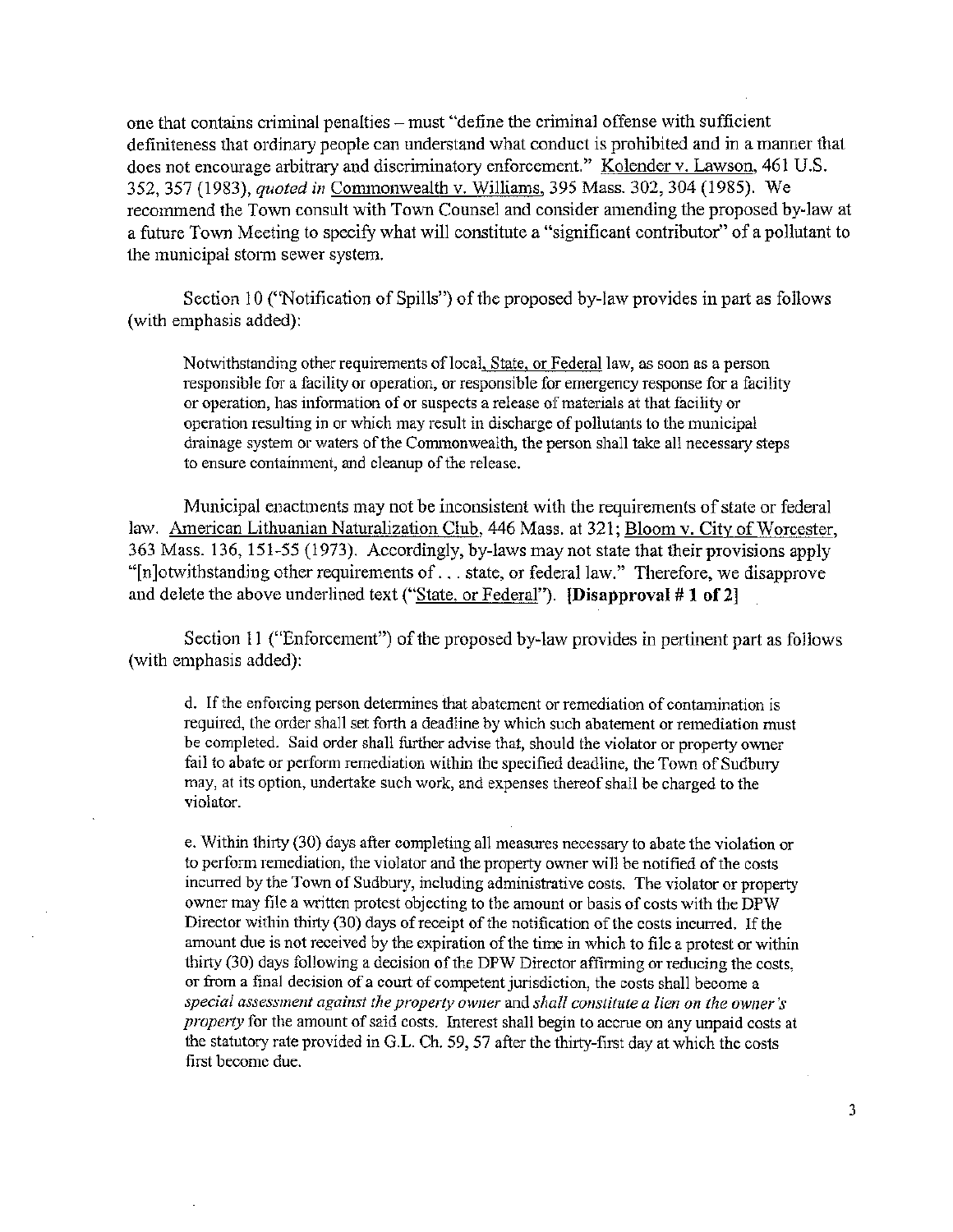Section 11 (d) imposes the duty of abating or remediating contamination, and provides that "the Town of Sudbury may, at its option, undertake such work, and expenses thereof shall be charged to the violator." Section 11 (e) mandates that the cost of abating or remediating contamination shall become a special assessment against the property owner. We caution the Town that its enforcement of Section  $11(e)$  must be consistent with applicable state law, including G.L. c. 40,  $\S$  58, which pertains to municipal charges liens. We urge the Town to consult with Town Counsel to ensure that its enforcement of this Section is consistent with state law.

Section 11 (g) provides that non-criminal disposition may be used to enforce the proposed by-law. Section 11 $(g)$  provides in pertinent part as follows (with emphasis added):

The penalty for the  $1<sup>st</sup>$  violation shall be \$200.00. The penalty for the  $2<sup>nd</sup>$  violation shall be  $$500.00$ . The penalty for the  $3<sup>rd</sup>$  and subsequent violations shall be  $$1,000.00...$ 

We disapprove and delete the above underlined text from Section 11 (g) because it is inconsistent with G.L. c. 40,  $\S$  21D. **[Disapproval # 2 of 2]** 

General Laws Chapter 40, Section 21D, is the non-criminal disposition method option for enforcement of local by-laws and provides in pertinent part as follows (with emphasis added):

Any city or town may by ordinance or by-law not inconsistent with this section provide for non-criminal disposition of violations of any ordinance or by-law or any rule or regulation of any municipal officer, board or department the violation of which is subject to a specific penalty.

Any person notified to appear before the clerk of a district court as hereinbefore provided may so appear and confess the offense charged, either personally or through a duly authorized agent or by mailing to the city or town clerk of the municipality within which the violation occurred together with the notice such specific sum of money not exceeding three hundred dollars as the town shall fix as penalty for violation of the ordinance, by-law, rule or regulation.

General Laws Chapter 40, Section 21D, limits the amount of the fine that may be imposed to \$300. Thus, a fine of \$500 and \$1,000 is inconsistent with G.L. c. 40,  $\S$  21D and must be disapproved and deleted.

Section 11 (h) ("Entry to Perform Duties under this Bylaw") of the proposed by-law provides as follows:

"fo the extent permitted by State law, or if authorized by the owner or other party in control of the property, the DPW Director, its agents, officers, and employees may enter upon privately owned property for the purpose of performing their duties under this Bylaw and regulations and may make or cause to be made such examinations, surveys or sampling as the DPW Director deems reasonably necessary.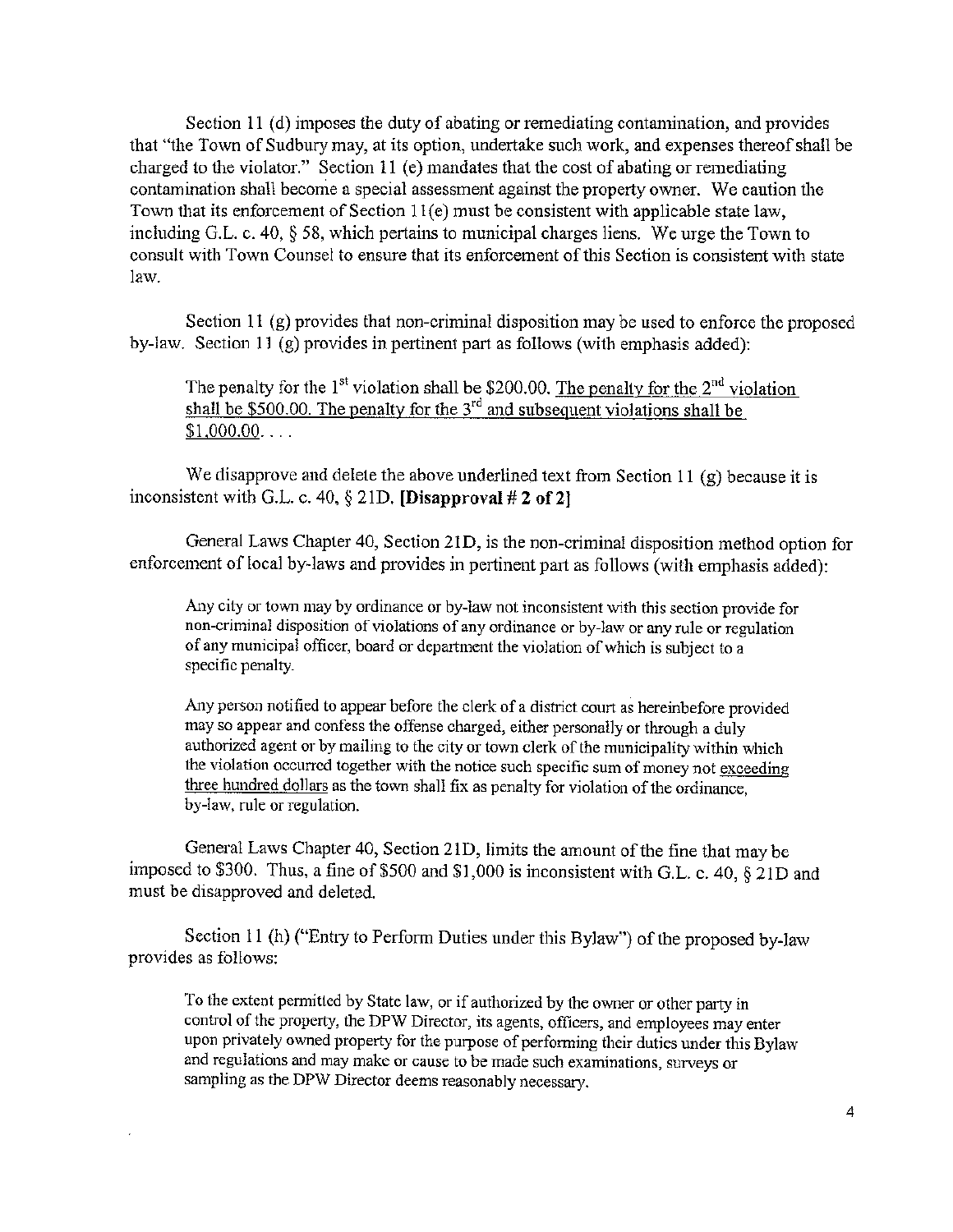Although Section 11(h) includes the qualifier, " $\{t\}$  the extent permitted by State law," we caution the Town that "the Fourth Amendment requires warrants for non-emergency administrative inspections." Commonwealth v. Cote, 15 Mass. App. Ct. 229, 233 (1983). The U.S. Supreme Court has also held that warrants are required for non-emergency administrative inspections. Camara v. Municipal Court of San Francisco, 387 U.S. 523 (1966) (requiring warrant for health inspector non-emergency entry); See v. City of Seattle, 387 U.S. 541 (1966) (requiring warrant for non-emergency inspection by fire chief). Massachusetts courts have similarly recognized that "statutes can no longer convey blanket powers of warrantless entries." Commonwealth v. Hurd, 51 Mass. App. Ct. 12, 17 (2001) (holding that G.L. c. 129, § 7, does not authorize warrantless searches for animal inspection). See also Commonwealth v. John G. Grant  $&$  Sons Co., 403 Mass. 151 (1988) (holding that G.L. c. 131, § 40, does not authorize conservation commission members to conduct warrantless searches on private land); G.L. c.  $111$ ,  $§$  131 (requiring warrant for board of health's compulsory examination of premises). We urge the Town to consider including language in its permit application that will put applicants on notice that they are being asked to consent to inspections. We also urge the Town to consult with Town Counsel to ensure that Section  $11(h)$  is applied in a manner that is consistent with state law and applicable constitutional requirements.

Section 13 ("Transitional Provisions") of the proposed by-law provides that "[r]esidential property owners shall have 180 days from the *effective date of this By-law* to comply with its provisions." (Emphasis added.) General Laws Chapter 40, Section 32, establishes the effective date of Town by-laws. A general by-law takes effect following the Attorney General's approval and the Town's compliance with the posting and publishing requirements specified in G.L. c. 40, § 32. We understand Section 13 to establish a 180-day "grace period" for persons and property owners, which begins to run once the by-law becomes effective in accordance with G.L. c. 40, § 32.

**Article 20** - The amendments adopted under Article 20 make a number of changes to the Town's zoning by-laws. One change adds "assisted care facility" to Section 2230 ("Table of Principal Use Regulations") Use  $# C.6$ . As amended, Use  $# C.6$  allows nursing homes, convalescent homes, and assisted care facilities by right in the RD district and by special permit in the Town's A-RES, C-RES, WI, LBD, and VBD districts provided that certain dimensional requirements set forth in footnote (ii) are satisfied. We approve this change to the Table of Principal Use Regulations, but caution the Town that G.L. c. 40A,  $\S$  3, prohibits discrimination against disabled persons and provides in pertinent part as follows:

Notwithstanding any general or special law to the contrary, local land use and health and safety laws, regulations, practices, ordinances, by-laws and decisions of a city or town shall not discriminate against a disabled person. Imposition of health and safety laws or land-use requirements on congregate living arrangements among non-related persons with disabilities that are not imposed on families and groups of similar size or other unrelated persons shall constitute discrimination. The provisions of this paragraph shall apply to